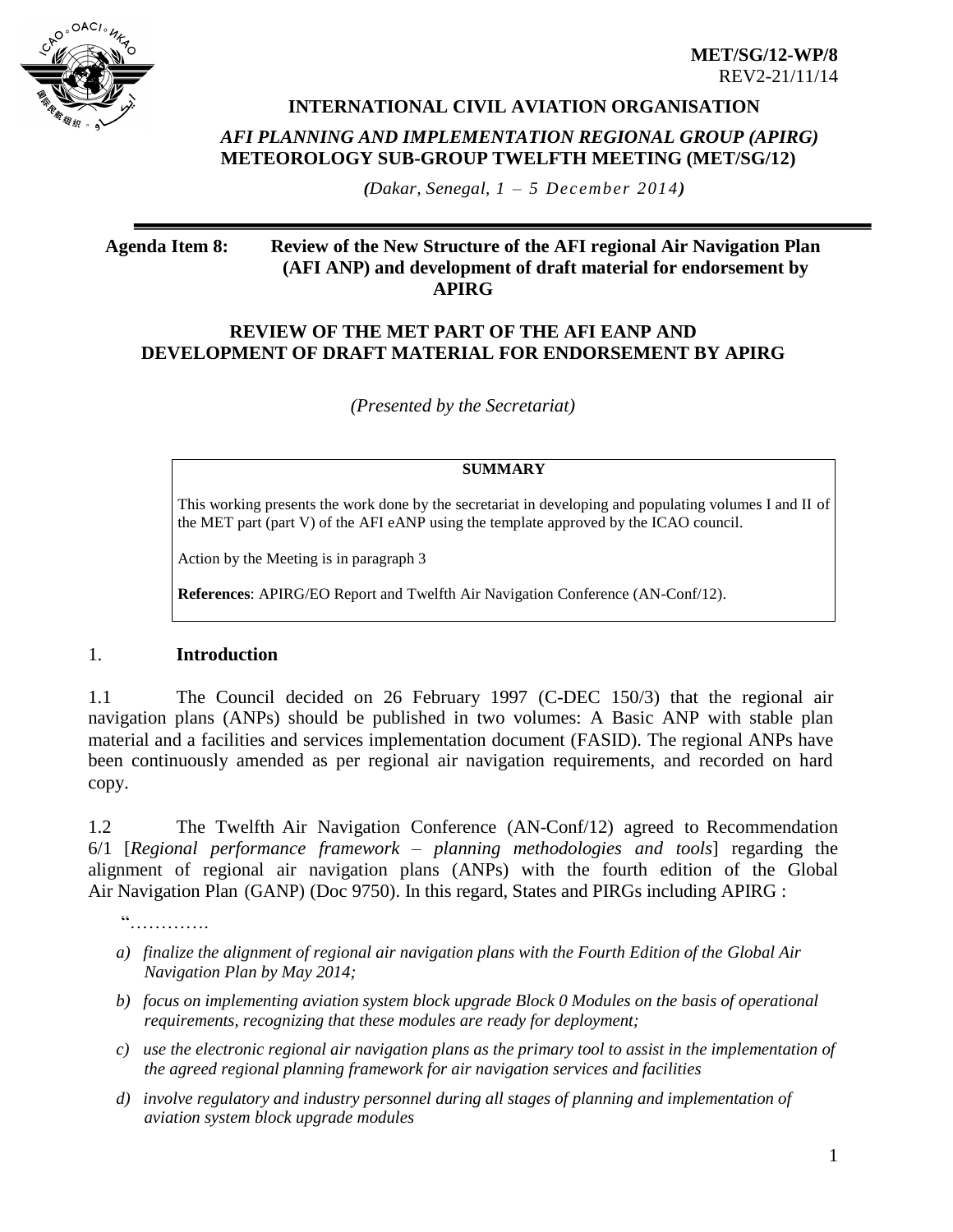*e) develop action plans to address the identified impediments to air traffic management modernization as part of aviation system block upgrade planning and implementation activities*

*………."*

1.3 The ICAO Secretariat then established an Ad-hoc working group (eANP WG), composed of a representative from each Regional Office and ICAO Headquarters, to make proposals for changes to the regional ANPs which included the development of a new structure, format and content of the ANP.

1.4 The eANP WG reviewed the limitations of the current regional ANPs and agreed that they could be updated and approved based on the new developments in air navigation, including the outcome of the AN-Conf/12 and the revised GANP.

1.5 The eANP/WG developed an ANP template with three Volumes instead of two. The eANPwas reviewed by ANC in May 2014 and approved by the council in its 202 Session held in June 2014. The council also endorsed the following action plan.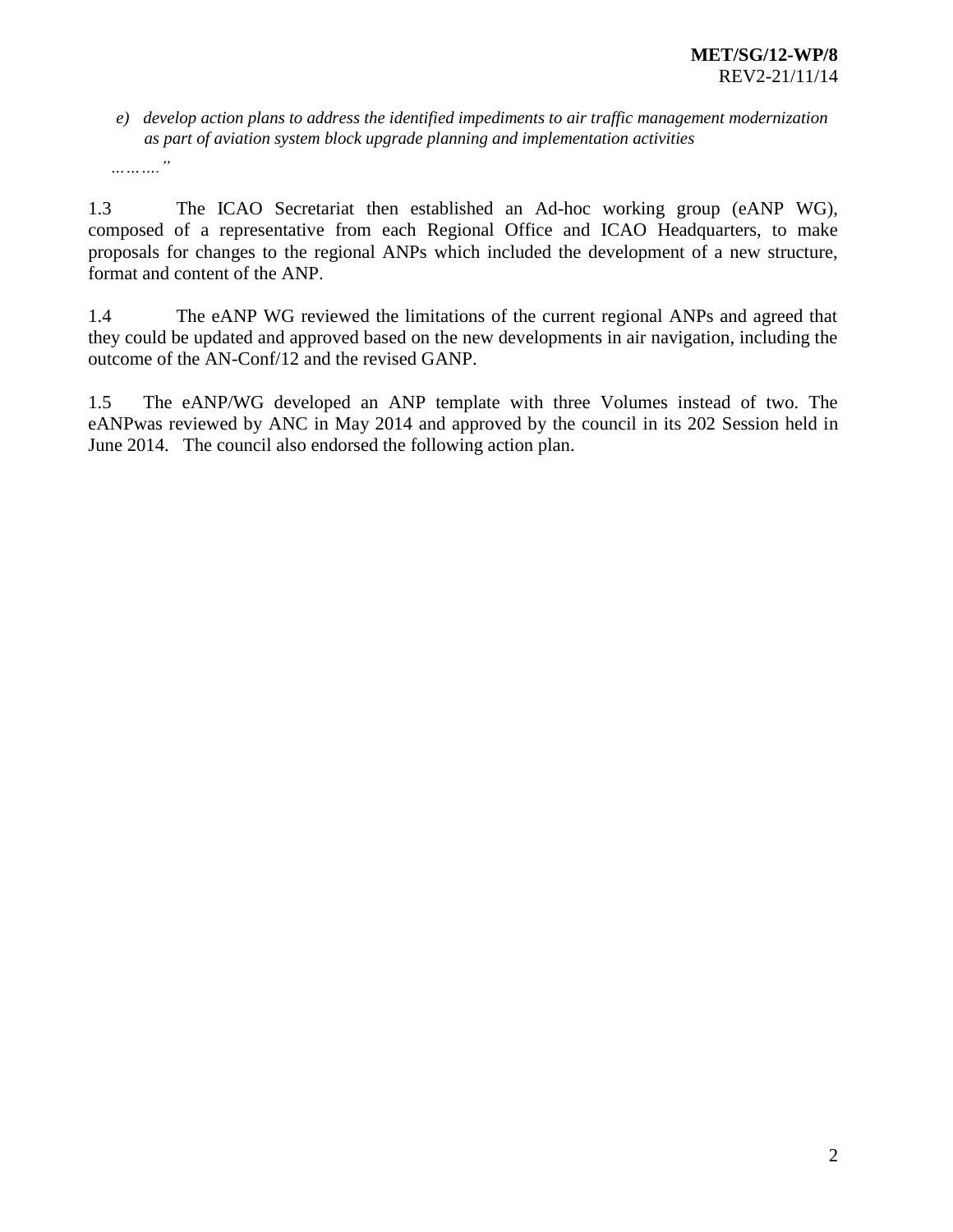|                   |                                              |                               | Completion     |
|-------------------|----------------------------------------------|-------------------------------|----------------|
| <b>ANP Volume</b> | eANP activity/task                           | Responsible                   | date           |
|                   | Population of eANP with existing             |                               |                |
| Vol I, II & III   | data                                         | <b>Regional Offices</b>       | September 2014 |
| Vol I, II & III   | Agreement on the content of the PIRGs/States |                               | Mid 2015       |
|                   | Approval of Volume I of eANPs                |                               |                |
| Vol I             | bv                                           | <b>Regional Offices/ANB</b>   | End 2015       |
|                   | Approval of Volume II of eANPs               |                               |                |
| Vol II            | by                                           | <b>Regional Offices/PIRGs</b> | End 2015       |
|                   | regional<br>agreement                        |                               |                |
|                   | Development and approval of Part             |                               |                |
| Vol III           | $\mathbf{I}$                                 | Regional                      | End 2015       |
|                   | under<br>PIRG<br>responsibility.             | Offices/                      |                |
|                   | Inclusion of Volume III on web-              | PIRGs/ANB                     |                |
|                   | hased platform                               |                               |                |
|                   | Amendments to existing ICAO                  |                               |                |
| Consequential     | documentation related to ANPs                |                               |                |
| amendments        | harmonization,<br>ensure<br>to               |                               |                |
|                   | including the                                |                               |                |
|                   | Regional Office<br>Manual,<br>and            |                               |                |
|                   | review                                       | <b>ANB</b>                    | Mid 2015       |
|                   | of the applicability of the                  |                               |                |
|                   | Uniform methodology for the                  |                               |                |
|                   | identification,                              |                               |                |
|                   | assessment and reporting of air              |                               |                |
|                   | navigation deficiencies to                   |                               |                |
|                   |                                              |                               |                |
|                   | the new ANP                                  |                               |                |
|                   |                                              |                               |                |

## 2. **Discussions**

2.1 Based on the Work plan and template endorsed by the Council, the Secretariat developed and populated the MET part of the template (Part V) for AFI as follows;

### i) AFI BASIC VOLUME I

- a. Text ( provided Appendix A)
- b. Table MET I-1, **State Volcano Observatories**, ( provided at Appendix B)

# ii) AFI VOLUME II MET

- a. Text ( provided at Appendix C )
- b. Table MET II-1, **Meteorological Watch Offices**, ( provided at Appendix D)
- c. Table MET II-2**, Aerodrome Meteorological Offices**,, ( provided at Appendix E)
- d. Table MET II-3, **VOLMET broadcasts** ( provided at Appendix F )
- e. Table MET II-4, **Exchange of Meteorological information during the pilgrimage season** ( provided at Appendix G )